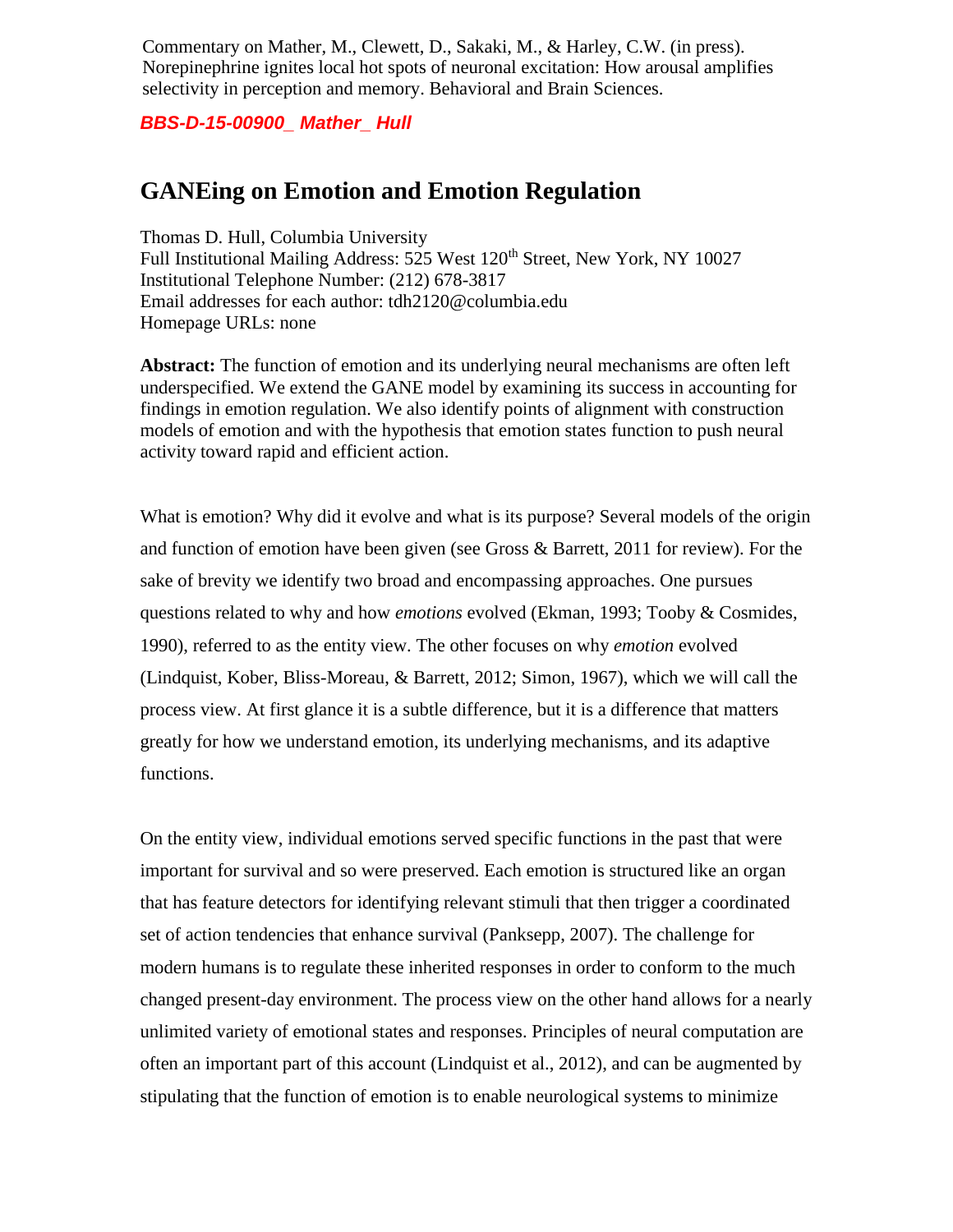exploration over the current problem space in order to more rapidly bring about efficient action (cf. Donoso, Collins, & Koechlin, 2014; Simon, 1967), something we will refer to as computational expediency.

GANE is an intriguing mechanism supportive and suggestive of the process view of emotion in so far as it binds any variety of prioritized cortical representations to arousal and core affective states, rather than assuming that an individual category of emotion (sadness or fear, for example) produces stereotyped cognitive and behavioral effects. Thus, GANE suggests that there is a great deal of flexibility in the formation of emotion states and that no special neural substrates or modules of particular emotions are needed to account for the adaptive, and sometimes maladaptive, nature of emotional memory and responding. This accords with the increasingly influential models of emotion construction, however, a full exposition is beyond the scope of this commentary.

We would like to focus on the principle of computational expediency within the framework of GANE by drawing on findings from emotion regulation. An inability to modulate arousal may lead to difficulties in adapting to present circumstances, not because emotional states are geared towards environments from our phylogenetic past, but because alternative and more adaptive forms of responding may not reach priority in the cortex. If one's affective learning history prioritizes maladaptive cortical representations due to social modeling, maltreatment or potentially traumatic low probability events, GANE suggests that unless there is a dampening of arousal, or assistance in pushing subthreshold representations into greater excitation, or both, it will be difficult to alter behavioral responses. Less clinically, because the neural categorization of stimuli and situations is probabilistic (Donoso et al., 2014), cortical activity that represents situations will inevitably err from time to time. Giving oneself space to explore alternatives through arousal regulation efforts is likely to help individuals recover from misattributions and behave more adaptively. Reducing arousal through emotion regulation would provide an opportunity for neural activity representing alternatives to reach priority and thus have an impact on action and memory.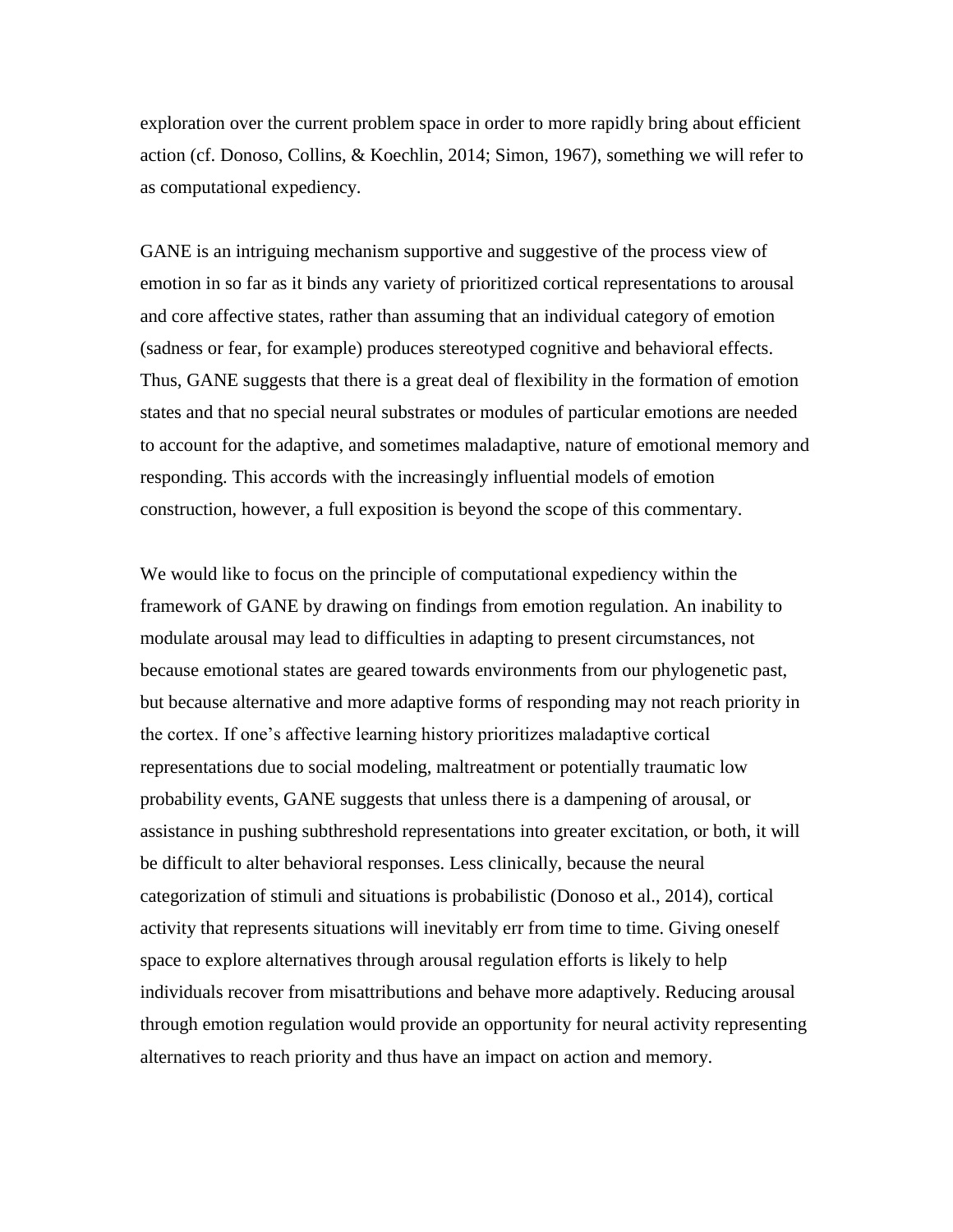For these reasons emotion regulation is a ubiquitous human activity (Gross, 2015) and recent research indicates that it can take on a variety of forms depending on the situation and one's goals. Humans often increase emotional states that they believe will enhance their performance (Tamir, Bigman, Rhodes, Salerno, & Schreier, 2015). For example, when preparing for an upcoming negotiation, individuals will increase negative emotional states (such as anger) to increase the likelihood of obtaining their goal. We could speculate that the arousal and prioritized representations we label as anger in this instance provide a singularity of focus and purpose unencumbered by the deliberation of alternative states as suggested by GANE mechanisms. Relatedly, the strategy of distraction is more effective for high intensity stimuli, whereas altering one's interpretations (a strategy called reappraisal) is more effective for low intensity stimuli (Sheppes et al., 2014). We suggest that distraction during high arousal events helps to reduce the tendency towards computational expediency of prioritized representations in order to allow for further exploration of the dangers, demands and opportunities of the situation. When arousal is low, reappraisal is more successful at prioritizing new representations so that new memories can be formed that change how one would respond to the stimulus in the future (Denny, Inhoff, Zerubavel, Davachi, & Ochsner, 2015). Importantly, the success of reappraisal is severely impaired if stress and arousal are high (Raio, Orederu, Palazzolo, Shurick, & Phelps, 2013), perhaps because cortical activity representing alternative interpretations is unable to reach the high arousal threshold and achieve priority.

A final intriguing case is the impact that cognitive load has on reducing hedonic arousal and temptation (Van Dillen, Papies, & Hofmann, 2013). As the target article notes, many models of cognition and emotion assume that emotionally evocative stimuli always take priority over attention. However, findings that cognitive load interferes with the introduction of new emotion states further supports the GANE model by demonstrating how current prioritized representations are maintained by arousal to the exclusion of alternative representations, even those that would otherwise be emotional given one's affective learning history.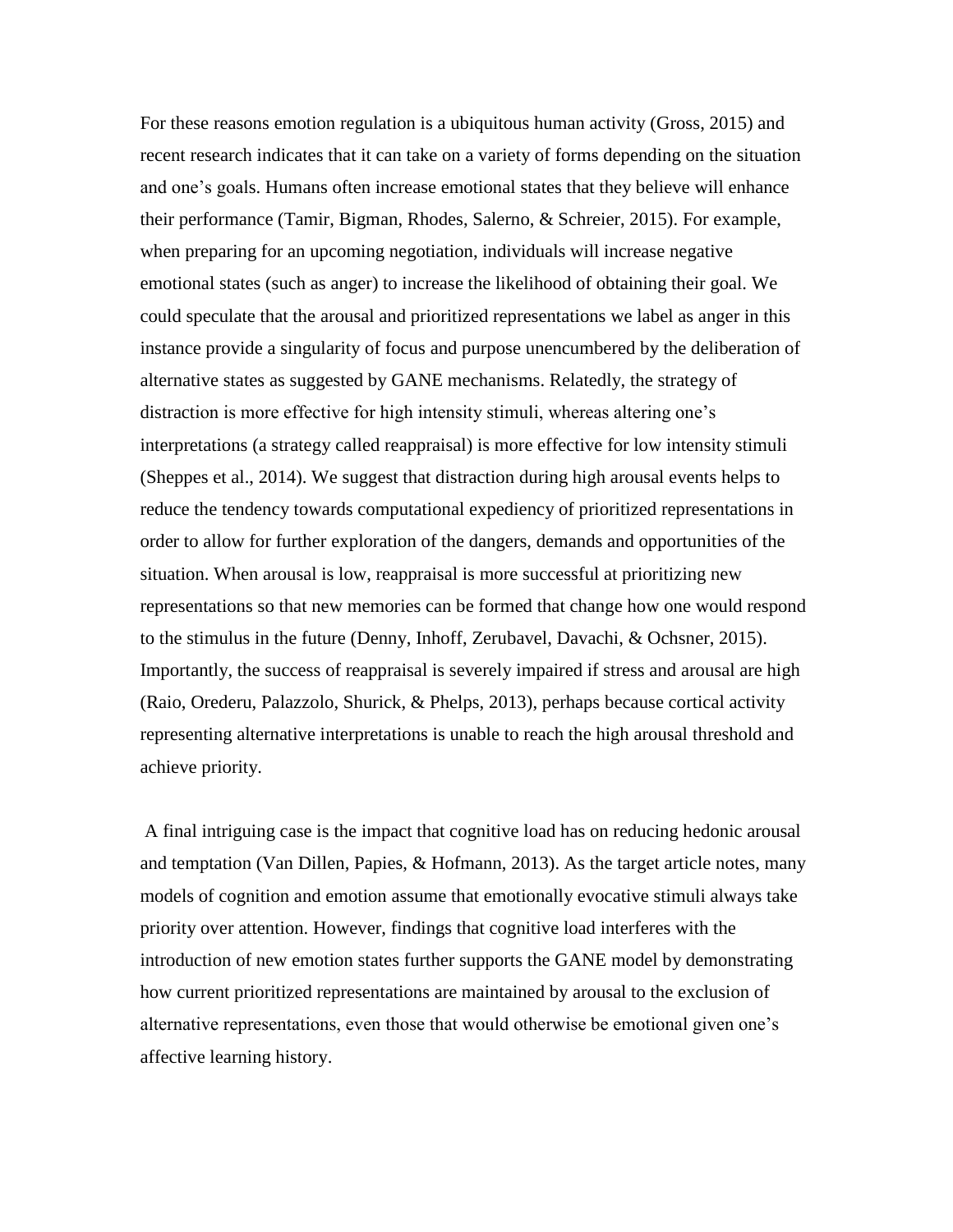It is not our intention to argue that all aspects of emotion, emotion regulation, or psychopathology can be accounted for by the GANE model. Numerous other neurotransmitters and neuromodulators will also play decisive roles. However, the GANE model offers a neural mechanism that helps to unify cognition and emotion while drawing attention to neurocomputational effects that align with previous theorizing on the function of emotion in ways that are suggestive of future research on the mechanistic bases of emotion regulation.

## **References**

- Denny, B. T., Inhoff, M. C., Zerubavel, N., Davachi, L., & Ochsner, K. N. (2015). Getting Over It: Long-Lasting Effects of Emotion Regulation on Amygdala Response. *Psychological Science*, *26*(9), 1377–1388.
- Donoso, M., Collins, A. G. E., & Koechlin, E. (2014). Foundations of human reasoning in the prefrontal cortex. *Science*, *344*(6191), 1481–6.
- Ekman, P. (1993). Facial expression and emotion. *The American Psychologist*, *48*, 384–392.
- Gross, J. J. (2015). Emotion Regulation: Current Status and Future Prospects. *Psychological Inquiry*, *26*(1), 1–26.
- Gross, J. J., & Feldman Barrett, L. (2011). Emotion Generation and Emotion Regulation: One or Two Depends on Your Point of View. *Emotion Review*, *3*(1), 8–16.
- Lindquist, K. A., Kober, H., Bliss-moreau, E., & Barrett, L. F. (2012). The brain basis of emotion : A meta-analytic review, 121–202.
- Panksepp, J. (2007). Neurologizing the Psychology of Affects: How Appraisal-Based Constructivism and Basic Emotion Theory Can Coexist. *Perspectives on Psychological Science*, *2*(3), 281–296.
- Raio, C. M., Orederu, T. a, Palazzolo, L., Shurick, A. a, & Phelps, E. a. (2013). Cognitive emotion regulation fails the stress test. *Proceedings of the National Academy of Sciences of the United States of America*, *110*(37), 15139–44.
- Sheppes, G., Scheibe, S., Suri, G., Radu, P., Blechert, J., & Gross, J. J. (2014). Emotion regulation choice: A conceptual framework and supporting evidence. *Journal of Experimental Psychology. General*, *143*(1), 163–81.